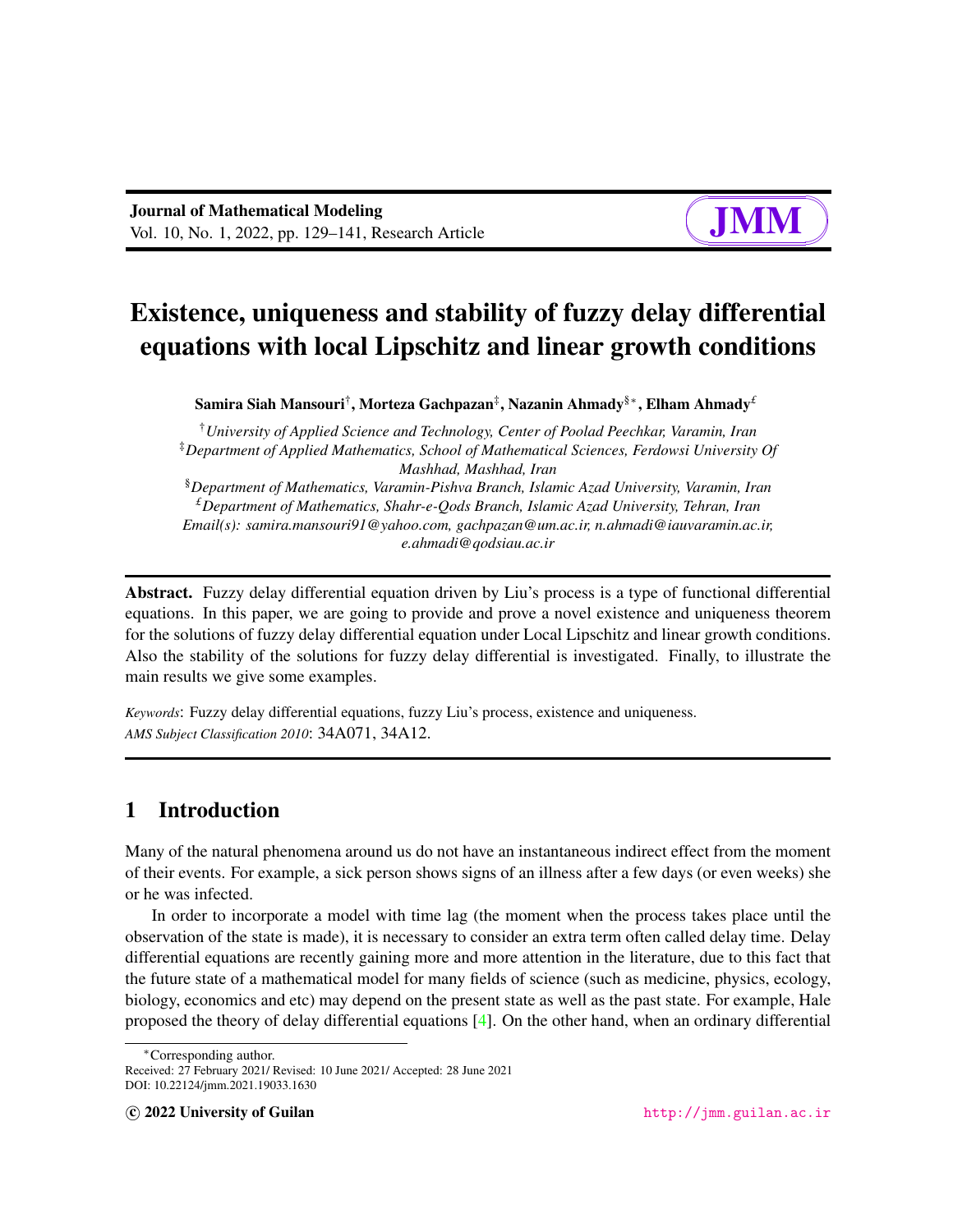equation is incorporated with other phenomena, such as randomness and delay, it is not natural to expect that the solution of the corresponding dynamic system behaves similar to that of ODEs. Therefore, we would be interested in investigating the theory of fuzzy differential equations in the sense of Liu's process.

Historically, the concept of fuzzy sets have been first investigated by Zadeh via membership function [\[16\]](#page-12-0). Liu introduced credibility theory and presented for the first time the concept of credibility measure to facilitate measuring of fuzzy events [\[8\]](#page-11-1). It is worthy to note that this measure is a powerful tool for dealing with fuzzy phenomena and is based on normality, monotonicity, self-duality, and maximality axioms.

Liu proposed the concept of fuzzy process  $[5]$ . A particular fuzzy process with stationary and independent increment is Liu's process, which is just like a stochastic process described by Brownian motion. Recently, many literatures have been published on the Liu's process and its applications in other sciences such as economics and optimal control  $[10, 13, 15]$  $[10, 13, 15]$  $[10, 13, 15]$  $[10, 13, 15]$  $[10, 13, 15]$ . Liu inspired by stochastic notions and Ito process introduced fuzzy differential equations which were driven by Liu's process for better understanding of the fuzzy phenomenon  $[8]$ .

Qin and Li applied of fuzzy differential equation was driven by Liu's process to solve European pricing problem in fuzzy environment by  $[11]$ . Liu investigated the existence and uniqueness of solution to the fuzzy differential equations by employing Lipschitz and Linear growth conditions [\[14\]](#page-12-5). Afterward, Fei studied the uniqueness of solution to the fuzzy differential equations driven by Liu's process with non-Lipschitz coefficients [\[3\]](#page-11-3).

Fuzzy delay differential equations (FDDEs) have a wide range of applications in real time applications of control theory, physics, ecology, economics, population study, inventory control, and the theory of nuclear reactors. Many authors proposed the new methods for solving FDDEs (see  $[2, 6, 12]$  $[2, 6, 12]$  $[2, 6, 12]$  $[2, 6, 12]$  $[2, 6, 12]$ ). Regarding the importance of the existence and uniqueness of solution to FDDE driven by Liu's process, in this paper, we study existence and uniqueness of solution to FDDE driven by Liu's process. The main goal of this paper is to provide weaker conditions to study the existence and uniqueness of solution to the FDDE. To this end, we prove a new existence and uniqueness theorem under the Local Lipschitz and Linear growth conditions.

The rest of this paper is organized as follows. In Section [2,](#page-1-0) we will review some basic concepts about credibility theory, fuzzy variable, fuzzy process, and Liu's process. Then the fuzzy delay differential equation will be introduced in Section [3,](#page-5-0) according to Local Lipschitz and Linear growth conditions, a new existence and uniqueness theorem will be proved and finally we will study the stability theorm. Concluding results are given in Section [4.](#page-11-6)

## <span id="page-1-0"></span>2 Preliminaries

The emphasis in this section is mainly on introducing some concepts such as credibility measure, credibility space, fuzzy variables, independence of fuzzy variables, expected value, variance, fuzzy process, Liu's process, and stopping time.

Suppose that  $\Theta$  is a non-empty set and  $\mathscr P$  is the power set of  $\Theta$ . Each element of A in  $\mathscr P$  is called an event. In order to present an axiomatic definition of credibility, it is necessary to assign a number  $\mathbf{Cr}\{\mathbf{A}\}\$ to each event A which indicates the credibility that A will occur. To ensure that the number  $\mathbf{Cr\{A\}}$  has certain mathematical properties which we intuitively expect to have a credibility, we accept the following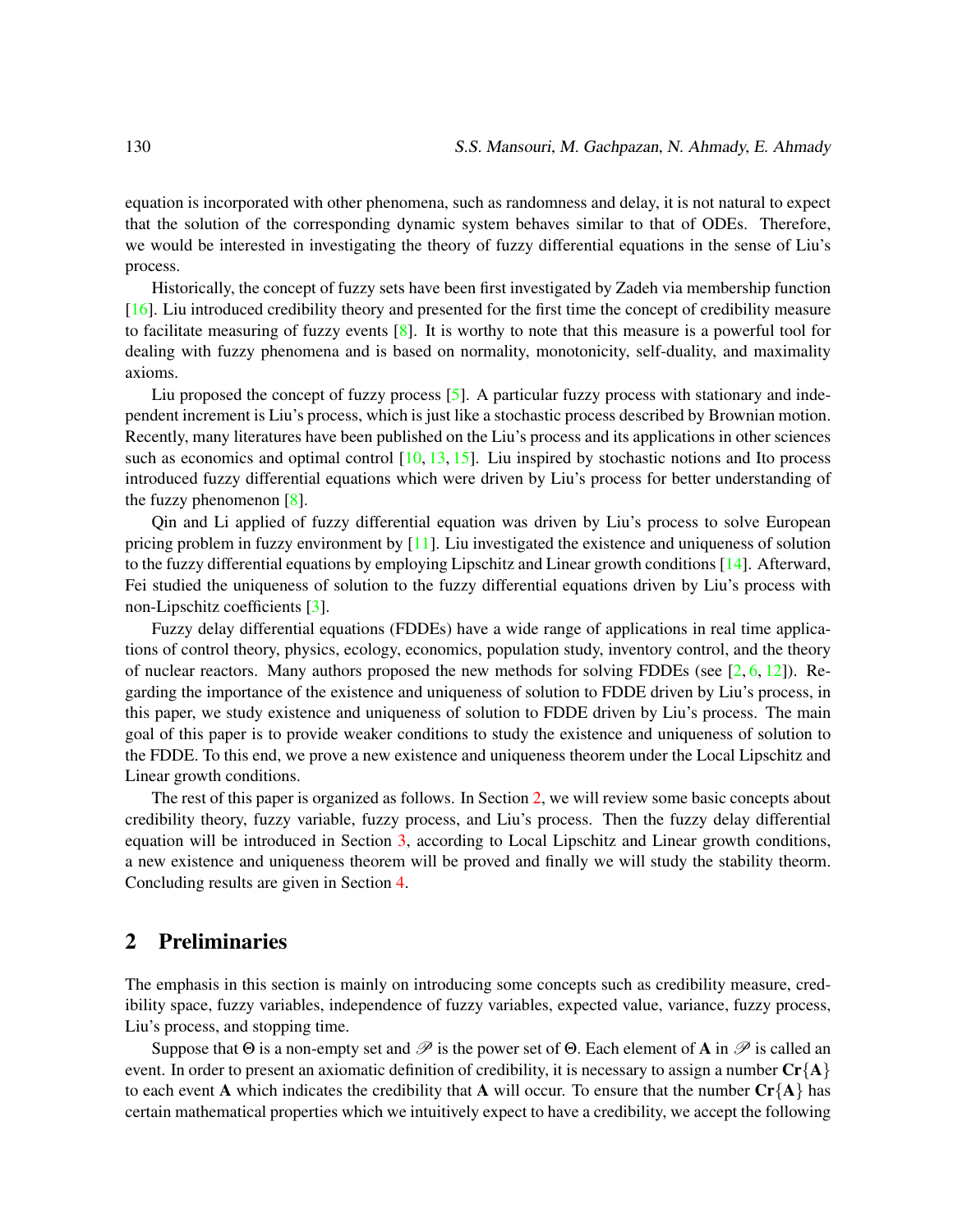four axioms [\[8\]](#page-11-1):

- 1. Axiom (Normality)  $Cr\{\Theta\} = 1$ .
- 2. Axiom (Monotonicity)  $Cr{A} \le Cr{B}$  whenever  $A \subset B$ .
- 3. Axiom (Self-Duality)  $Cr{A} + Cr{A<sup>c</sup>} = 1$  for any event A.
- 4. Axiom (Maximality)  $Cr{U_iA_i} = sup_iCr{A_i}$  for any events  ${A_i}$  with  $sup_i Cr{A_i} < 0.5$ .

Definition 1. *[\[8\]](#page-11-1) The set function* Cr *is called a credibility measure if it satisfies the normality, monotonicity, self-duality, and maximality axioms. A family*  $P$  *with these four properties is called a σalgebra. The pair* (Θ, *P*) *is called a measurable space, and the elements of P is afterwards called* P*-measurable sets instead of events.*

Definition 2. *[\[1\]](#page-11-7) Let* Θ *be a nonempty set,* P *the power set of* Θ*, and* Cr *a credibility measure. The triple*  $(\Theta, \mathscr{P}, \mathbb{C}\mathbf{r})$  *is called a credibility space.* 

*Let*  $(\Theta, \mathcal{P}, \mathbf{Cr})$  *be a credibility space. A filtration is a family*  $\{\mathcal{P}_t\}_{t>0}$  *of increasing sub-* $\sigma$ -*algebras of*  $\mathscr{P}$  (*i.e.*  $\mathscr{P}_t$  ⊂  $\mathscr{P}_s$  ⊂  $\mathscr{P}$  *for all*  $0 \le t < s < \infty$ ). The filtration is said to be right continuous if  $\mathscr{P}_t$  =  $\bigcap_{s>t}\mathscr{P}_s$  for all  $t\leq 0$ . When the credibility space is complete, the filtration is said to satisfy the usual *conditions if it is right continuous and*  $\mathcal{P}_0$  *contains all* Cr-null sets.

*We also define*  $\mathcal{P}_{\infty} = \sigma(U_{t>0} \mathcal{P}_t)$  (i.e.  $\sigma$ -algebra generated by  $U_{t>0} \mathcal{P}_t$ )  $\mathcal{P}$ -measurable fuzzy variable is denoted by  $\mathbf{L}^p(\Theta,\mathbf{R^d})$  that will be defined later. A process is called  $\mathscr{P}\text{-adapted, if for all }t\in[0,t]$ *the fuzzy variable*  $x(t)$  *is*  $\mathcal{P}$ *-measurable.* 

**Definition 3.** *[\[1\]](#page-11-7)* A fuzzy variable is defined as a (measurable) function  $\xi$  :  $(\Theta, \mathscr{P}, Cr) \longrightarrow \mathbb{R}$ .

Definition 4. *[\[1\]](#page-11-7) Let* ξ *be a fuzzy variable. Then the expected value of* ξ *is defined by*

$$
\mathbf{E}[\xi] = \int_0^{+\infty} \mathbf{Cr}\{\xi \ge r\} dr - \int_{-\infty}^0 \mathbf{Cr}\{\xi \le r\} dr,
$$

*provided that at least one of the two integrals is finite. Furthermore, the variance is defined by*  $\mathbf{E}[(\xi$ *e*) 2 ]*.*

*Let* ξ *and* η *be independent fuzzy variables with finite expected values. Then for any numbers a and b, we have*

$$
\mathbf{E}[a\xi + b\eta] = a\mathbf{E}[\xi] + b\mathbf{E}[\eta].
$$

**Definition 5.** [\[1\]](#page-11-7) The credibility distribution  $\mu(x)$  of a fuzzy variable  $\xi$  is defined by

$$
\mu(x) = \max\{1, 2\mathbf{Cr}(\xi = x)\}, \quad x \in \mathbf{R}.
$$

**Definition 6.** [\[7\]](#page-11-8) A credibility distribution  $\mu(x)$  is said to be regular if it is a continuous and strictly *increasing function with respect to x at which*  $0 < \mu(x) < 1$ *, and* 

$$
\lim_{x \to -\infty} \mu(x) = 0, \quad \lim_{x \to +\infty} \mu(x) = 1.
$$

*In addition, the inverse function*  $\mu^{-1}(\alpha)$  *is called the inverse credibility distribution of*  $\xi$ *.*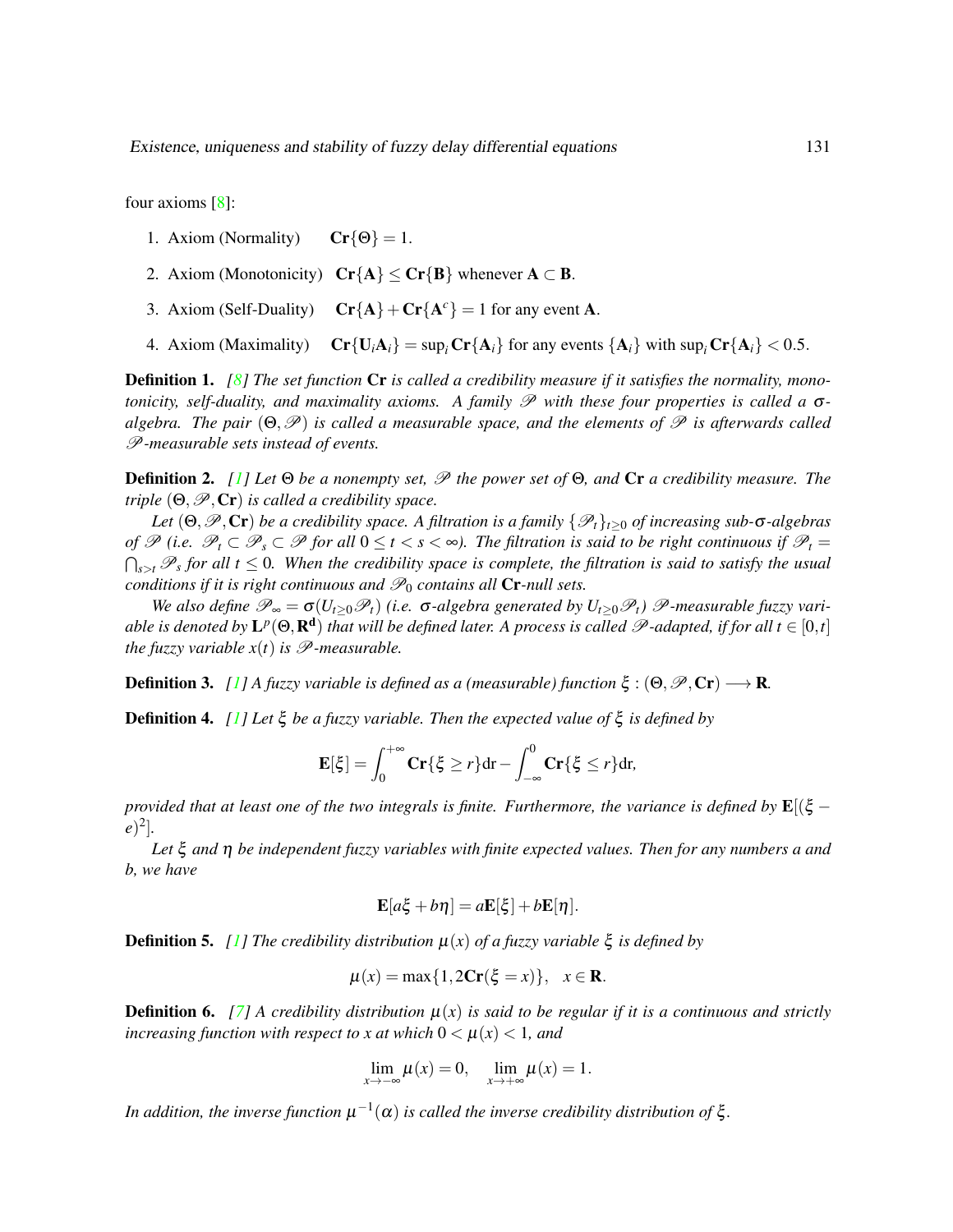**Definition 7.** *[\[1\]](#page-11-7)* Let **T** *be an index set and*  $(\Theta, \mathcal{P}, \mathbf{Cr})$  *be a credibility space. A fuzzy process is a function from*  $\mathbf{T} \times (\Theta, \mathcal{P}, \mathbf{Cr})$  *to the set of real numbers. That is, a fuzzy process*  $X_t(\theta)$  *is a function of* two variables such that the function  $X_{t^*}(\theta)$  is a fuzzy variable for each t $^*$ . For each fixed  $\theta^*$ , the function *Xt*(θ ∗ ) *is called a sample path of the fuzzy process. A fuzzy process Xt*(θ) *is said to be sample-continuous if the sample path is continuous for almost all* θ*.*

In the following expression, we use the notation  $\mathbf{x}(t)$  instead of  $\mathbf{x}_t(\theta)$ . A fuzzy process is essentially a sequence of fuzzy variables indexed by time or space. As one of the most important types of fuzzy processes, the Liu's process is defined as follows.

Definition 8. *[\[1\]](#page-11-7) A fuzzy process* C*<sup>t</sup> is said to be a Liu's process if*

*1.*  $C_0 = 0$ ,

*2.* C*<sup>t</sup> has stationary and independent increments,*

*3. Every increment* C*t*+*s*−C*<sup>s</sup> is a normally distributed fuzzy variable with expected value* et *and variance* σ 2 *t* <sup>2</sup> *whose membership function is*

$$
\mu(x) = 2(1 + \exp(\frac{\pi|x - et|}{\sqrt{6}\sigma t}))^{-1}, \quad -\infty < x < +\infty.
$$

*The parameters e and* σ *are called the drift and diffusion coefficients, respectively, in addition, Liu's process is said to be standard if*  $e = 0$  *and*  $\sigma = 1$ *.* 

Based on Liu's process, Liu integral is defined as a fuzzy counterpart of Ito integral as follows.

Definition 9. *[\[8\]](#page-11-1) Suppose that x*(*t*) *is a fuzzy process and* C*<sup>t</sup> is a standard Liu's process. For any partition of closed interval* [ $a$ , $b$ ] *with*  $a = t_1 < t_2 < \cdots < t_{k+1} = b$ , the mesh is written as

$$
\Delta = \max_{1 \leq i \leq k} |t_{i+1} - t_i|.
$$

*Then the Liu integral of*  $x(t)$  *with respect to*  $C_t$  *is* 

$$
\int_a^b x(t)d\mathbf{C}_t = \lim_{\Delta \to 0} \sum_{i=1}^k x(t_i) \cdot (\mathbf{C}_{t_{i+1}} - \mathbf{C}_{t_i}),
$$

*provided that the limit exists almost surely and is a fuzzy variable.*

Theorem 1. *[\[1\]](#page-11-7) Let* C*<sup>t</sup> be a standard Liu's process, and h*(*t*, *c*) *a continuously differentiable function. Define*  $x(t) = h(t, C_t)$ *. Then we have the following chain rule* 

$$
dx(t) = \frac{\partial h}{\partial t}(t, \mathbf{C}_t)dt + \frac{\partial h}{\partial c}(t, \mathbf{C}_t)d\mathbf{C}_t,
$$

*which is called Liu formula.*

**Definition 10.** *[\[8\]](#page-11-1) The fuzzy variables*  $\xi_1, \xi_2, \ldots, \xi_m$  *are said to be independent if* 

$$
\mathbf{Cr}\{\bigcap_{i=1}^m\{\xi_i\in\mathbf{B}_i\}\}=\min_{1\leq i\leq m}\mathbf{Cr}\{\xi_i\in\mathbf{B}_i\},\
$$

*for any sets*  $\mathbf{B}_1, \mathbf{B}_2, \ldots, \mathbf{B}_m$  *of real numbers.* 

Let us define a sequence of credibility stopping times.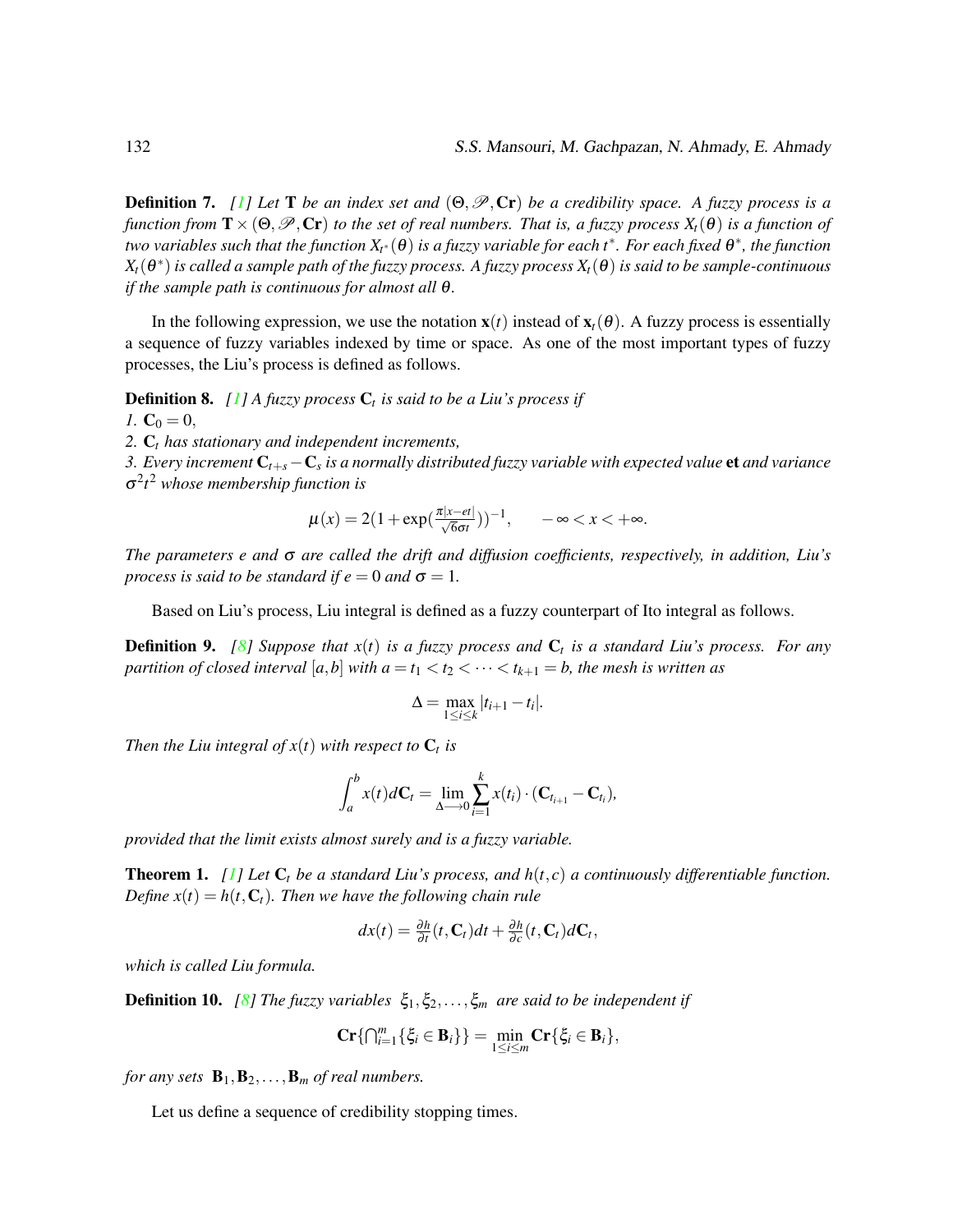**Definition 11.** [\[9\]](#page-12-7) A fuzzy variable  $\tau : \Theta \to [0, \infty]$  *(it may take the value*  $\infty$ ) is called an  $\{\mathscr{P}_t\}$ -stopping *time (or simply, stopping time) if*  $\{\theta : \tau(\theta) \leq t\} \in \mathscr{P}_t$  for any  $t \geq 0$ 

$$
\begin{cases}\n\tau_k = \inf\{t \ge 0 : |x(t)| \ge k\}, \\
\sigma_1 = \inf\{t \ge 0 : w(x(t)) \ge 2\varepsilon\}, \\
\sigma_{2i} = \inf\{t \ge \sigma_{2i-1} : w(x(t)) \le \varepsilon\}, \quad i = 1, 2, ..., \\
\sigma_{2i+1} = \inf\{t \ge \sigma_{2i} : w(x(t)) \ge 2\varepsilon\}, \quad i = 1, 2, ..., \n\end{cases}
$$
\n(1)

*where throughout this paper we set* inf $\phi = \infty$ *.* 

**Definition 12.** *[\[9\]](#page-12-7) If*  $X = \{X_t\}_{t>0}$  *is a measurable process and*  $\tau$  *is a stopping time, then*  $\{X_{\tau \wedge t}\}_{t>0}$  *is called a stopped process of X.*

There are several useful inequalities for fuzzy variables, such as Hölder inequality and Chebyshev inequality. In the sequens, we introduce generalized inequalities for fuzzy variables.

**Theorem 2.** *(Hölder Inequality)* [\[3\]](#page-11-3) Let **p** and **q** be two positive real numbers with  $\frac{1}{p} + \frac{1}{q} = 1$ ,  $\xi$  and  $\eta$ *be independent fuzzy variables with*

$$
\mathbf{E}\left[\right. |\xi|^p\left.\right]\leq +\infty \quad \text{and} \quad \mathbf{E}\left[\right. |\eta|^q\left.\right]\leq +\infty.
$$

*We have*

$$
\mathbf{E} [|\xi \eta|] \leq \sqrt[p]{\mathbf{E} [|\xi|^p]} \sqrt[p]{\mathbf{E} [|\eta|^q]}.
$$

**Theorem 3.** *(Chebychev's Inequality)* [\[3\]](#page-11-3) Let  $\xi$  :  $\theta \to \mathbb{R}^n$  be a fuzzy variable such that  $\mathbf{E} \lfloor |\xi|^p \rfloor \leq$  $+∞$  *for some* **p**,  $0 ≤ p ≤ ∞$ *. Then the Chebychev's inequality is:* 

$$
\mathbf{Cr}[\,|\xi|\geq\lambda\,]\leq\textstyle\frac{1}{\lambda^{\mathbf{p}}}\mathbf{E}\,[\,|\xi|^{\mathbf{p}}\,]\,\text{ for all }\,\lambda\geq 0.
$$

Finally we introduce some symbols that are used in next sections.

**Notation 1.**  $\ell^p(\theta, R^d)$ : the family of  $R^d$ -valued fuzzy variables  $\xi$  with  $E|\xi|^p < \infty$ .

Notation 2.  $\ell^{\mathbf{p}}([a,b], \mathbf{R}^d)$ : the family of  $\mathbf{R}^d$ -valued  $\mathscr{P}_t$ -adapted processes  $\{f(t)\}_{a \le t \le b}$  such that  $\int_a^b |f(t)|^{\mathbf{p}} dt < \infty$  almost surely.

Notation 3.  $M^{\mathbf{p}}([a,b], \mathbf{R}^{\mathbf{d}})$ : the family of processes  $\{f(t)\}_{a \le t \le b}$  in  $\ell^{\mathbf{p}}([a,b], \mathbf{R}^{\mathbf{d}})$  such that  $\int_a^b |f(t)|^{\mathbf{p}} dt <$ ∞.

Notation 4.  $\ell^p(\mathbf{R}_+, \mathbf{R}^d)$ : the family of processes  $\{f(t)\}_{t>0}$  such that for every  $T > 0$ ,  $\{f(t)\}_{a \le t \le T} \in$  $\ell^{\mathbf{p}}([0,T],\mathbf{R}^{\mathbf{d}}).$ 

**Remark 1.** *A Liu's process* **C** *is Lipschitz-continuous, that is so, for any given*  $\theta \in \Theta$ *, there exists*  $\mathbf{K}(\theta) > 0$  *such that for all t*,  $s \geq 0$ *,* 

$$
|\mathbf{C}_{t_{\theta}}-\mathbf{C}_{s_{\theta}}|\leq |t-s|.
$$

**Lemma 1.** [\[1\]](#page-11-7) Suppose that  $C_t$  is a standard Liu's process and  $x(t)$  is a fuzzy process on  $[a,b]$  with *respect to t. If*  $K(\Theta) > 0$  *is the Lipschitz constant for path*  $C_{t_{\theta}}$  *with*  $\theta \in \Theta$  *fixed, then we have* 

$$
\left|\int_a^b x(t)d\mathbf{C}_t\right| \leq \mathbf{K}(\boldsymbol{\theta})\int_a^b |x(t)|dt.
$$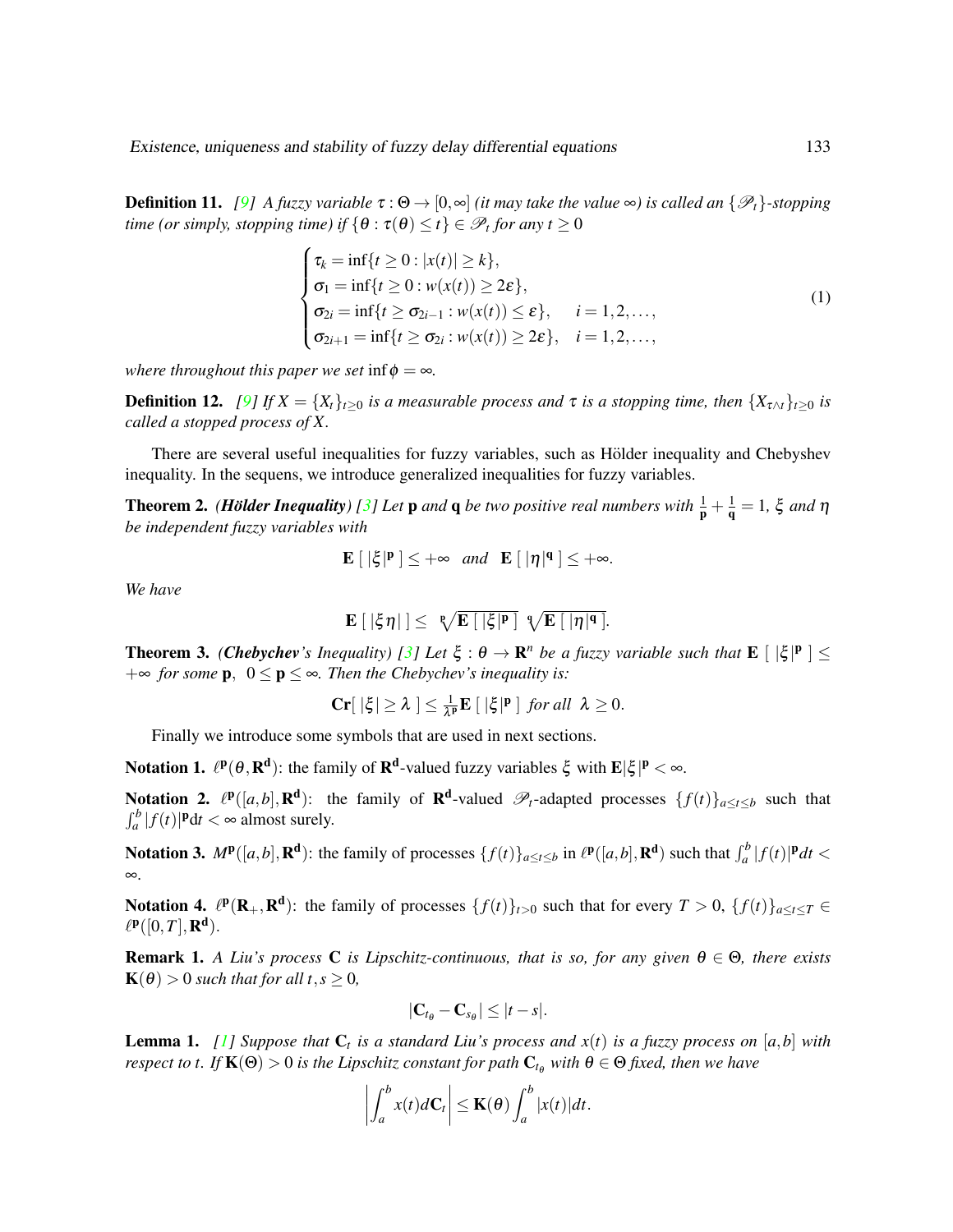#### <span id="page-5-0"></span>3 Fuzzy delay differential equation

We consider the following FDDEs:

<span id="page-5-1"></span>
$$
\begin{cases} dx(t) = f(x(t-\tau),t)dt + g(x(t-\tau),t)d\mathbf{C}_t, & t \ge \tau, \\ x(t) = \phi(t), & t < \tau, \end{cases}
$$
\n(2)

where  $C_t$  is a standard Liu's process,  $\tau \ge 0$  and denote by  $C([-\tau,\mathbf{R}],\mathbf{R})$ .  $C([-\tau,\mathbf{R}],\mathbf{R})$  is Banach space with norm  $\|\phi\| = \sup|\phi(t)|$ . Also for two functions *f* and *g* we have  $f, g : \mathbf{C}([-\tau, \mathbf{R}], \mathbf{R}) \times \mathbf{R} \to \mathbf{R}$ .

For a fuzzy process  $x : C([-\tau, R], R) \times \Theta \to R$ , denote a fuzzy segment process of  $x(t)$  given by  $x_t(\tau,\theta) = x((t-\tau),\theta)$  for  $t \in [0,T]$  and  $\theta \in \Theta$ .  $x(t)$  is called a fuzzy process with delay (or memory) of the fuzzy process x at moment  $t \geq 0$ .

#### 3.1 Existence and uniqueness of the solution for FDDEs

In this section, we will consider existence and uniqueness of the solution For FDDEs. First we consider two conditions as follows:

<span id="page-5-2"></span>(I) Lipschitz condition: there exists a positive number L such that:

$$
|f(x(t),t) - f(y(t),t)| + |g(x(t),t) - g(y(t),t)| \le L|x(t) - y(t)|.
$$

<span id="page-5-3"></span>(II) Linear growth condition: there exists a positive number L such that:

$$
|f(x(t),t)| + |g(x(t),t)| \le L|1+x(t)|.
$$

Now, we introduce the mapping **A** on  $C([-\tau, R], R)$  for  $x(t) \in C([-\tau, R], R)$  as follows;

<span id="page-5-5"></span>
$$
\mathbf{A}(x(t)) = \phi(0) + \int_0^t f(x(s-\tau), s)ds + \int_0^t g(x(s-\tau), s)d\mathbf{C}_s,
$$
 (3)

where  $t \in [0, T]$ ,  $\tau \geq 0$ .

<span id="page-5-4"></span>**Lemma 2.** *For any*  $\theta \in \Theta$ *, and*  $x(t, \theta) \in \mathbb{C}([-\tau, \mathbb{R}], \mathbb{R})$ *, we have*  $A(x(t, \theta)) \in \mathbb{C}([-\tau, \mathbb{R}], \mathbb{R})$ *. Proof.* Let  $s_1, s_2 \in [0, T]$  and  $s_1 > s_2$ . We have

$$
|\mathbf{A}(x(s_1, \theta)) - \mathbf{A}(x(s_2, \theta))| = |\int_{s_2}^{s_1} f(x(s - \tau), s)ds + \int_{s_2}^{s_1} g(x(s - \tau), s)d\mathbf{C}_s(\theta)|
$$
  
\n
$$
\leq \int_{s_2}^{s_1} |f(x(s - \tau), s)|ds + \int_{s_2}^{s_1} |g(x(s - \tau), s)d\mathbf{C}_s(\theta)|
$$
  
\n
$$
\leq \int_{s_2}^{s_1} |f(x(s - \tau), s)|ds + \mathbf{K}(\theta) \int_{s_2}^{s_1} |g(x(s - \tau), s)|ds
$$
  
\n
$$
\leq \mathbf{L}(1 + ||x(t, \tau)||)(1 + \mathbf{K}(\theta))(s_1 - s_2).
$$

Thus  $|A(x(s_1, \theta)) - A(x(s_2, \theta))| \to 0$  as  $|s_1 - s_2| \to 0$ . So, we have that  $A(x(t))$  is sample-continuous on  $\mathbf{C}([-\tau,\mathbf{R}],\mathbf{R}).$  $\Box$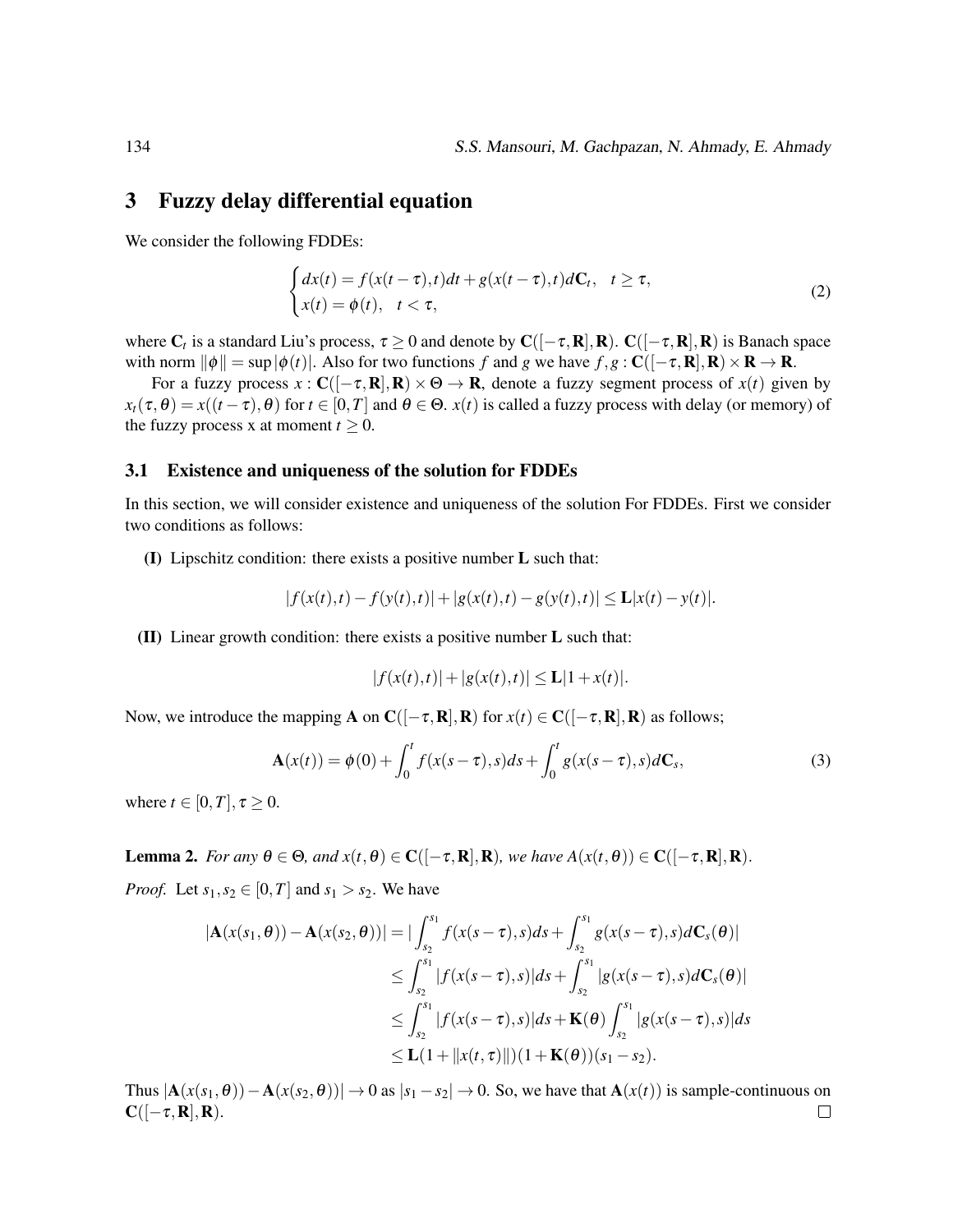<span id="page-6-0"></span>**Lemma 3.** *There exists c* > 0 *such that for any t*  $\in$  [0, *T*)*, the FDDE* [\(2\)](#page-5-1) *has a unique solution on the* interval  $[t, t+c]$  (setting  $t+c = T$  if  $t+c > T$ ) if the coefficients  $f(x(t), t)$  and  $g(x(t), t)$  satisfy [\(I\)](#page-5-2) and [\(II\)](#page-5-3)*.*

*Proof.* Let  $c > 0$  and  $\beta(\theta) = L(1 + K(\theta))$  such that  $c.\beta(\theta) \in (0,1)$ . For  $t \in [0,T)$ , define

$$
\mathbf{A}(x(\xi)) = x(t) + \int_{t}^{\xi} f(x(s-\tau),s)ds + \int_{t}^{\xi} g(x(s-\tau),s)d\mathbf{C}_{s}, \quad \xi \in [t, t+c].
$$
 (4)

Lemma [2](#page-5-4) implies that  $\mathbf{A}(x(\xi)) \in \mathbf{C}[t,t+c]$  for  $x(\xi) \in \mathbf{C}[t,t+c]$ . For any  $\xi \in [t,t+c]$ , we have

$$
|\mathbf{A}(x(\xi,\theta)) - \mathbf{A}(y(\xi,\theta))|
$$
  
\n
$$
= \left| \int_{t}^{\xi} [f(x(s-\tau),s) - f(y(s-\tau),s)]ds + \int_{t}^{\xi} [g(x(s-\tau),s) - g(y(s-\tau),s)]d\mathbf{C}_{s}(\theta) \right|
$$
  
\n
$$
\leq \int_{t}^{\xi} |f(x(s-\tau),s) - f(y(s-\tau),s)|ds + \int_{t}^{\xi} |g(x(s-\tau),s) - g(y(s-\tau),s) d\mathbf{C}_{s}(\theta)|
$$
  
\n
$$
\leq \int_{t}^{\xi} |f(x(s-\tau),s) - f(y(s-\tau),s)|ds + \mathbf{K}(\theta) \int_{t}^{\xi} |g(x(s-\tau),s) - g(y(s-\tau),s)|ds
$$
  
\n
$$
\leq \mathbf{L}(1+\mathbf{K}(\theta)) \int_{t}^{\xi} |x((s-\tau),\theta) - y((s-\tau),\theta)|ds
$$
  
\n
$$
\leq \mathbf{L}(1+\mathbf{K}(\theta)) \int_{t}^{\xi} \sup_{t \leq s \leq t+c} |x((s-\tau),\theta) - y((s-\tau),\theta)|ds
$$
  
\n
$$
\leq \mathbf{L}(1+\mathbf{K}(\theta)) c ||x((s-\tau),\theta) - y((s-\tau),\theta)||.
$$

If we set  $A(x(\xi, \theta)) = x(t)$  for  $\xi \in [t, t+c]$ , then

$$
\|\mathbf{A}(x(\xi,\theta)) - \mathbf{A}(y(\xi,\theta))\| \leq \beta(\theta) \|x((s-\tau),\theta) - y((s-\tau),\theta)\|.
$$

Then, A is a contraction mapping on  $C[t, t+c]$ . Thus by the well-known Banach fixed point theorem we have a unique fixed point  $x(t, \theta)$  which satisfies [\(3\)](#page-5-5) for  $[t, t + c]$ . Thus, [\(2\)](#page-5-1) has a unique solution on the interval  $[t, t+c]$ .  $\Box$ 

**Theorem 4.** *The FDDE [\(2\)](#page-5-1)* has a unique solution on the interval [0,*T*] *if*  $f(x(t-\tau),t)$  and  $g(x(t-\tau),t)$ *satisfy* [\(I\)](#page-5-2) *and* [\(II\)](#page-5-3)*.*

*Proof.* Suppose that  $[0, c], [c, 2c], \ldots, [kc, T]$  are the subsets of  $[0, T]$ . For any subset  $[(i - 1)c, ic]$  and by using Lemma [3](#page-6-0) it follows that the FDDE [\(2\)](#page-5-1) has a unique solution  $x^i(t, \theta)$  on the interval  $[(i-1)c, ic]$  for  $i = 1, 2, \ldots, k + 1$  and setting  $(k + 1)c = T$ . Therefore, the FDDE [\(2\)](#page-5-1) has a unique solution  $x(t)$  on the interval  $[0, T]$  by setting

$$
x(t,\theta) = \begin{cases} x^1(t,\theta), & t \in [0,c], \\ \vdots \\ x^k(t,\theta), & t \in [(k-1)c,kc], \\ x^{k+1}(t,\theta), & t \in [kc,T]. \end{cases}
$$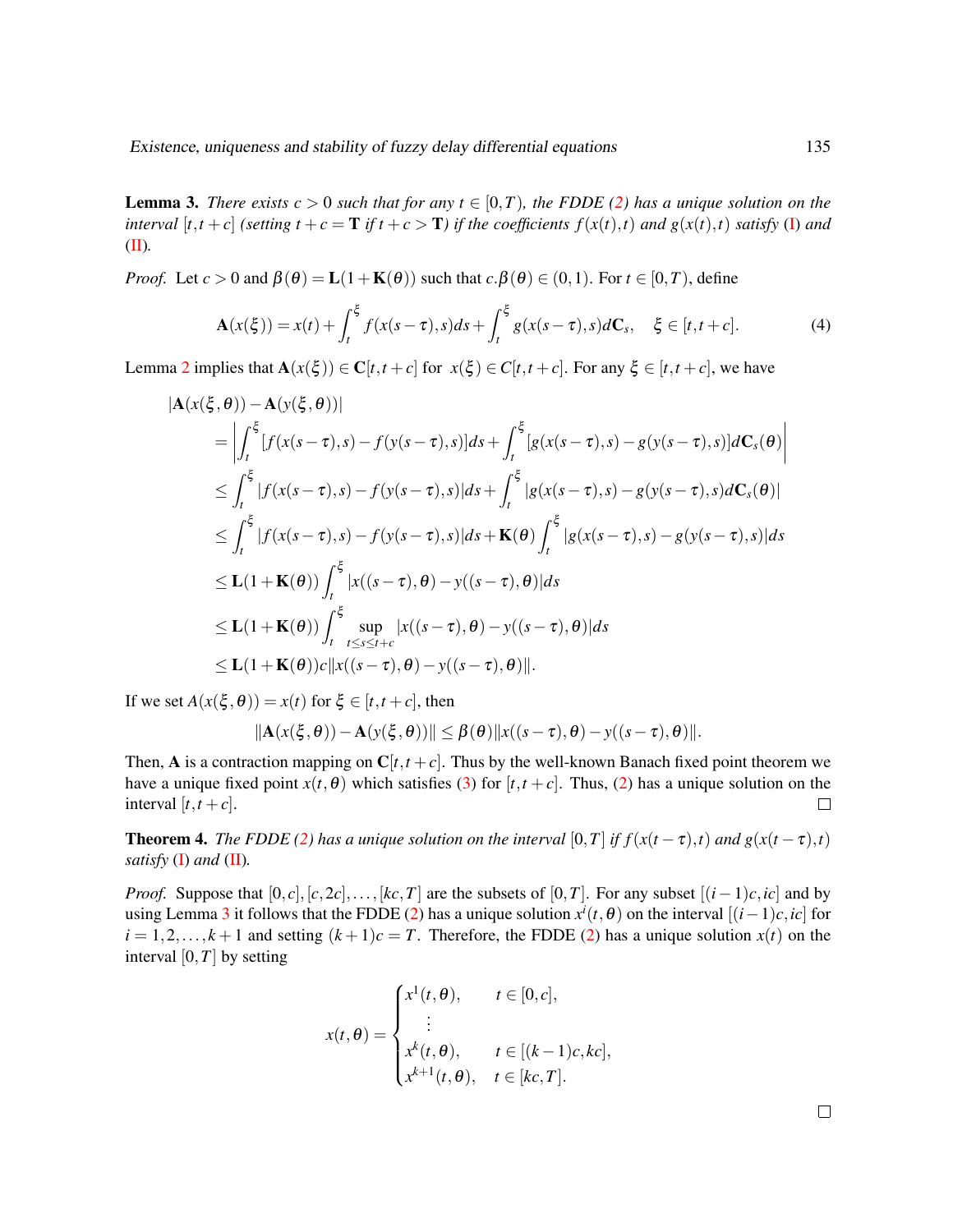Example 1. Consider a l-dimensional linear FDDE

$$
\begin{cases}\n dx(t) = [nx(t) + \bar nx(t-\tau)]dt + \sum_{k=1}^p [m_k x(t) + \bar m_k x(t-\tau)]d\mathbf{C}_{t_k}, & t_0 \le t, \\
 x(\theta) = \xi, & t_0 - \tau \le \theta \le t_0.\n\end{cases}
$$

We consider two parts:

*Part 1*: On  $t \in [t_0, t_0 + \tau]$ , the linear FDDE becomes a linear FDE

$$
\begin{cases} dx(t) = [nx(t) + \eta_1(t)]dt + \sum_{k=1}^p [m_k x(t) + \mu_{k_1}(t)]d\mathbf{C}_{t_k}, \\ x(t_0) = \xi(0), \end{cases}
$$

where  $\eta_1 = \bar{n}\xi(t-\tau)$  and  $\mu_{k_1}(t) = \bar{m}_k\xi(t-\tau)$ . This linear FDE has the explicit solution

$$
x(t) = \zeta_1(t) [\xi(0) + \int_{t_0}^t \zeta_1^{-1}(s) (\bar{n}\xi(s-\tau) - \sum_{k=1}^p m_k \bar{m}_k \xi(s-\tau)) ds + \sum_{k=1}^p \int_{t_0}^t \zeta_1^{-1}(s) \bar{m}_k \xi(s-\tau) dC_{s_k}],
$$

where

$$
\zeta_1(t) = \exp[(n - \frac{1}{2}\sum_{k=1}^p m_k^2)(t - t_0) + \sum_{k=1}^p m_k(\mathbf{C}_{t_k} - \mathbf{C}_{t_{0k}})].
$$

*Part 2*: On  $t \in [t_0 + \tau, t_0 + 2\tau]$ , the linear FDDE becomes a linear FDE

$$
\begin{cases}\n dx(t) = [nx(t) + \eta_2(t)]dt + \sum_{k=1}^p [m_k x(t) + \mu_{k_2}(t)]d\mathbf{C}_{t_k}, \\
 x(t_0) = x(t_0 + \tau),\n\end{cases}
$$

where  $\eta_2 = \bar{n}\xi(t-\tau)$  and  $\mu_{k_2}(t) = \bar{m}_k\xi(t-\tau)$ . This linear FDE has the explicit solution

$$
x(t) = \zeta_2(t)[x(t_0 + \tau) + \int_{t_0 + \tau}^t \zeta_2^{-1}(s)(\bar{n}\xi(s - \tau) - \sum_{k=1}^p m_k \bar{m}_k \xi(s - \tau))ds + \sum_{k=1}^p \int_{t_0 + \tau}^t \zeta_2^{-1}(s)\bar{m}_k \xi(s - \tau)d\mathbf{C}_{s_k}],
$$

where

$$
\zeta_2(t) = \exp[(n-\frac{1}{2}\sum_{k=1}^p m_k^2)(t-t_0-\tau) + \sum_{k=1}^p m_k(\mathbf{C}_{t_k}-\mathbf{C}_{t_0-\tau_k})].
$$

Iterating this process over the intervals  $[t_0 + 2\tau, t_0 + 3\tau]$  etc. we obtain the explicit solution for the linear FDDE.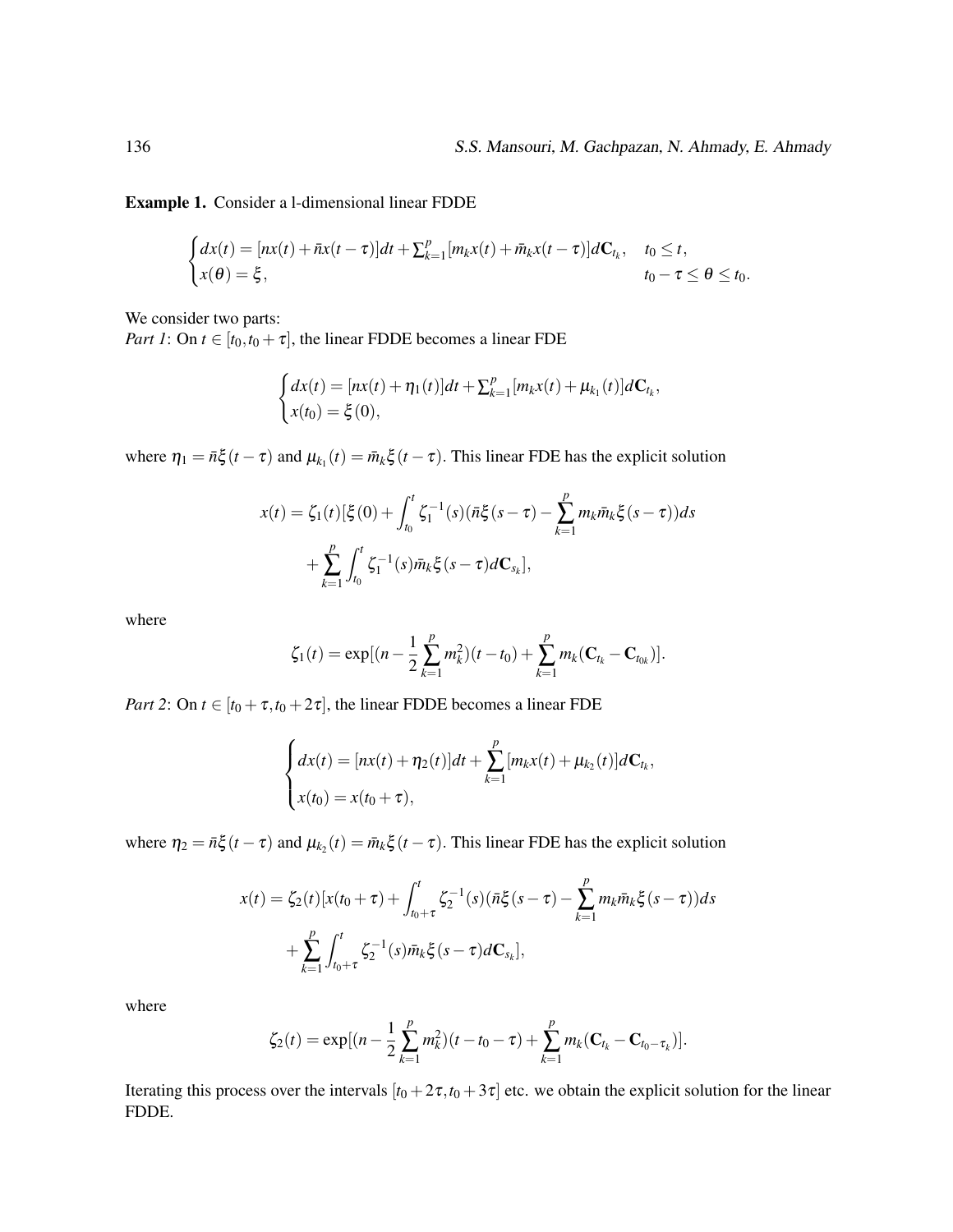#### 3.2 Stability theorem for FDDEs

Regarding the fact that if a physical examination is repeated twice with the same conditions, how much measurements are conducted carefully, the initial imposed conditions will not be exactly the same. it is expected that the results of two physical examinations have a litter difference which each other. This means that very small changes in initial conditions are expected to cause only small changes in answer or in other words, the answer of mathematical model is stable. In this section, we will propose a concept of stability for a FDDE in the sense of fuzzy measure. A sufficient condition will also be derived for a FDDE be stable.

**Corollary 1.** Let  $C_t$  be a fuzzy process on a credibility space  $(\Theta, \mathcal{P}, Cr)$ . Then there exists a fuzzy  $\nu$ ariable  $\bf{K}$  such that  $\bf{K}(\theta)$  is a Lipschitz constant of the sample path  $\bf{C}_{t_{\theta}}$  for each  $\theta$  and

$$
\lim_{x\to+\infty}\mathbf{Cr}\{\theta\in\Theta|\mathbf{K}(\theta)\leq x\}=1.
$$

*Proof.* Define

$$
\mathbf{K}(\boldsymbol{\theta}) = \sup_{0 < t < s} \frac{|\mathbf{C}_{t_{\boldsymbol{\theta}}} - \mathbf{C}_{s_{\boldsymbol{\theta}}}|}{t - s},
$$

for each sample path  $C_{t_{\theta}}$ . Then **K** is a fuzzy variable on  $(\Theta, \mathscr{P}, Cr)$ , and

$$
|\mathbf{C}_{t_{\theta}}-\mathbf{C}_{s_{\theta}}|\leq \mathbf{K}(\theta)|t-s|,
$$

for any  $t_1, t_2 \in \mathbf{R}^+$ . That is,  $\mathbf{K}(\theta)$  is a Lipschitz constant of the sample path  $\mathbf{C}_{t_\theta}$ . Given  $x \in \mathbf{R}$ , if

$$
\left|\frac{d\mathbf{C}_t}{dt}(\boldsymbol{\theta})\right| \leq x, \qquad \forall \ \ t > 0,
$$

then we have

$$
|\mathbf{C}_{t_{\theta}}-\mathbf{C}_{s_{\theta}}|\leq \int_{t}^{s}\left|\frac{d\mathbf{C}_{t}}{dt}(\theta)\right|dt\leq x(s-t),
$$

for any  $t_1, t_2 \in \mathbf{R}^+$ , which means that

$$
\sup_{0
$$

Thus, we obtain

$$
\mathbf{Cr}\{\theta \in \Theta | \mathbf{K}(\theta) \le x\} = \mathbf{Cr}\{\sup \frac{\mathbf{C}_s - \mathbf{C}_t}{s - t} \le x\},\
$$

$$
\mathbf{Cr}\{\left|\frac{d\mathbf{C}_t}{dt}| \le x, \quad \forall \ t > 0\} \le 2\phi(x) - 1,
$$

where  $\phi$  is the credibility distribution of standard normal fuzzy variable  $N(0,1)$ . Since  $\phi(x) \rightarrow 1$  *as*  $x \rightarrow$ +∞, we have

$$
\lim_{x \to +\infty} \mathbf{Cr}\{\theta \in \Theta | \mathbf{K}(\theta) \le x\} = 1.
$$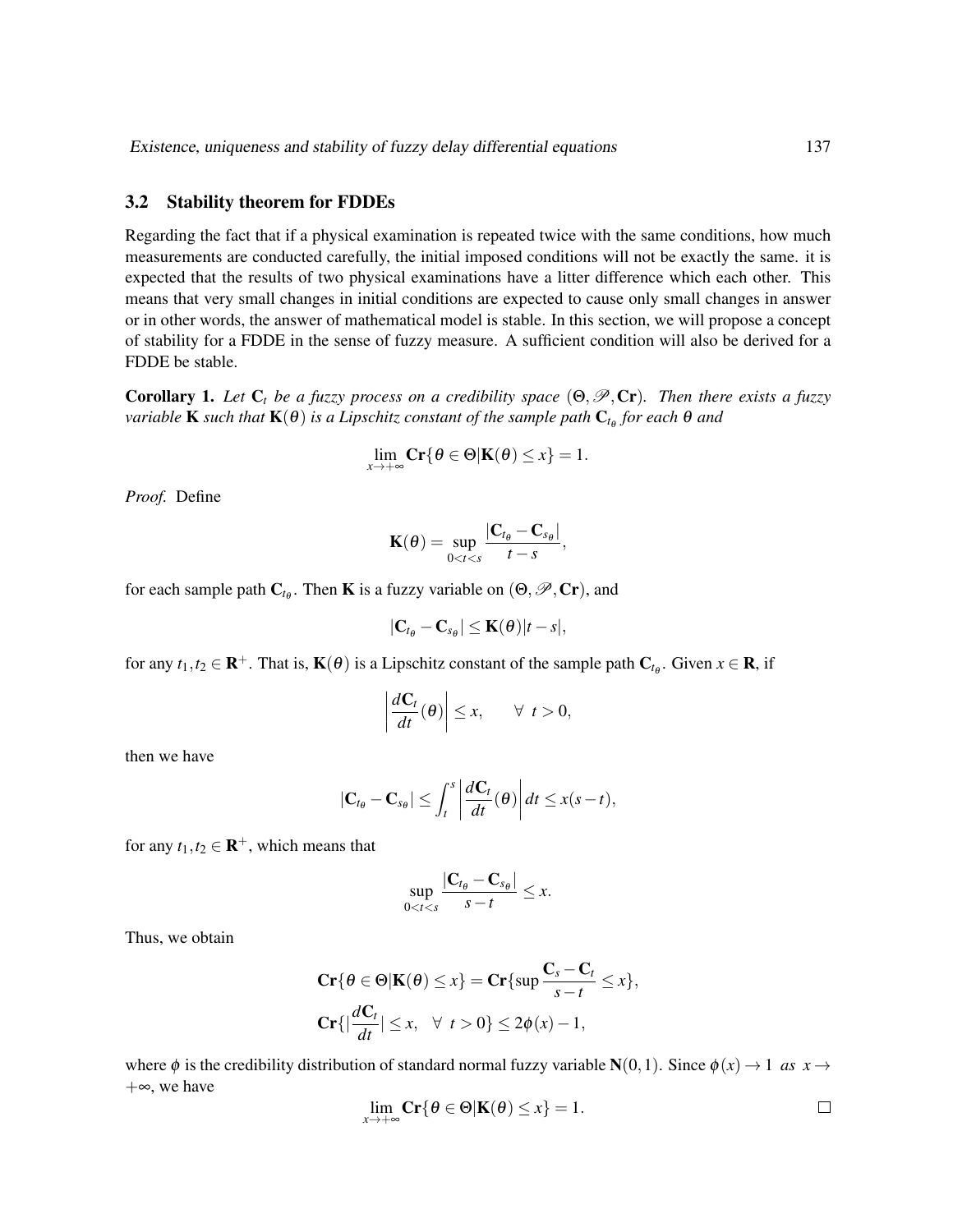**Corollary 2.** *Let*  $C_t$  *be a fuzzy process on a credibility space*  $(\Theta, \mathcal{P}, Cr)$ *, and*  $K(\theta)$  *be the least Lipschitz constant of the sample path* C*t*<sup>θ</sup> *. Then*

$$
\mathbf{Cr}\{\mathbf{K} < +\infty\} = 1.
$$

*Proof.* We will prove by a contradiction method. Assume that  $Cr{K < +\infty} < 1$ . Then there exists a positive number  $\zeta > 0$  such that  $\mathbf{Cr}\{\mathbf{K} < +\infty\} \le 1 - \zeta$ , so we have  $\mathbf{Cr}\{\mathbf{K} \le x\} \le 1 - \zeta$  for any  $x \in \mathbf{R}$ . It means that

$$
\lim_{x \to +\infty} \mathbf{Cr}\{\theta \in \Theta | \mathbf{K}(\theta) \leq x\} \leq 1-\zeta,
$$

which contradicts that

$$
\lim_{x\to+\infty}\mathbf{Cr}\{\theta\in\Theta|\mathbf{K}(\theta)\leq x\}=1.
$$

The corollary is thus verified.

Let  $x_t$  and  $y_t$  be two solutions of the following FDDE,

$$
\begin{cases} dx(t) = f(x(t-\tau),t)dt + g(x(t-\tau),t)d\mathbf{C}_t, & t \in [0,T],\\ x(t_0) = \xi(0). \end{cases}
$$
\n(5)

Then the FDDE [\(5\)](#page-9-0) is said to be stable if for any given number  $\xi > 0$ , there exists a real number  $\delta$  such that

$$
\mathbf{Cr}\{|x(t)-y(t)|>\varepsilon\}\leq\varepsilon,
$$

or

$$
\lim_{|x_0-y_0|\to 0} \mathbf{Cr}\{|x(t)-y(t)|>\varepsilon\}=0, \quad \forall \ t>0,
$$

holds for any  $t \ge 0$  provided  $|x_0 - y_0| \le \delta$ .

Example 2. Consider the following FDDE

$$
\begin{cases} dx(t) = \mu(t-\tau)dt + \sigma d\mathbf{C}_t, \\ x(t) = 1, \end{cases}
$$

where  $\mu$  and  $\sigma$  are constants, and  $C_t$  is a standard Liu's process. If  $0 \le t \le \tau$ , then  $-\tau \le t - \tau \le 0$ , and so  $x(t - \tau) = 1$ . Therefore, for  $0 \le t \le \tau$ , we have to solve the following fuzzy differential equation

<span id="page-9-1"></span>
$$
\begin{cases}\n dx(t) = \mu dt + \sigma dC_t, \\
 x(0) = 1.\n\end{cases}
$$
\n(6)

By solving this equation we obtain

$$
x(t) = x(0) + \int_0^t \mu dt + \sigma \mathbf{C}_t,
$$

<span id="page-9-0"></span> $\Box$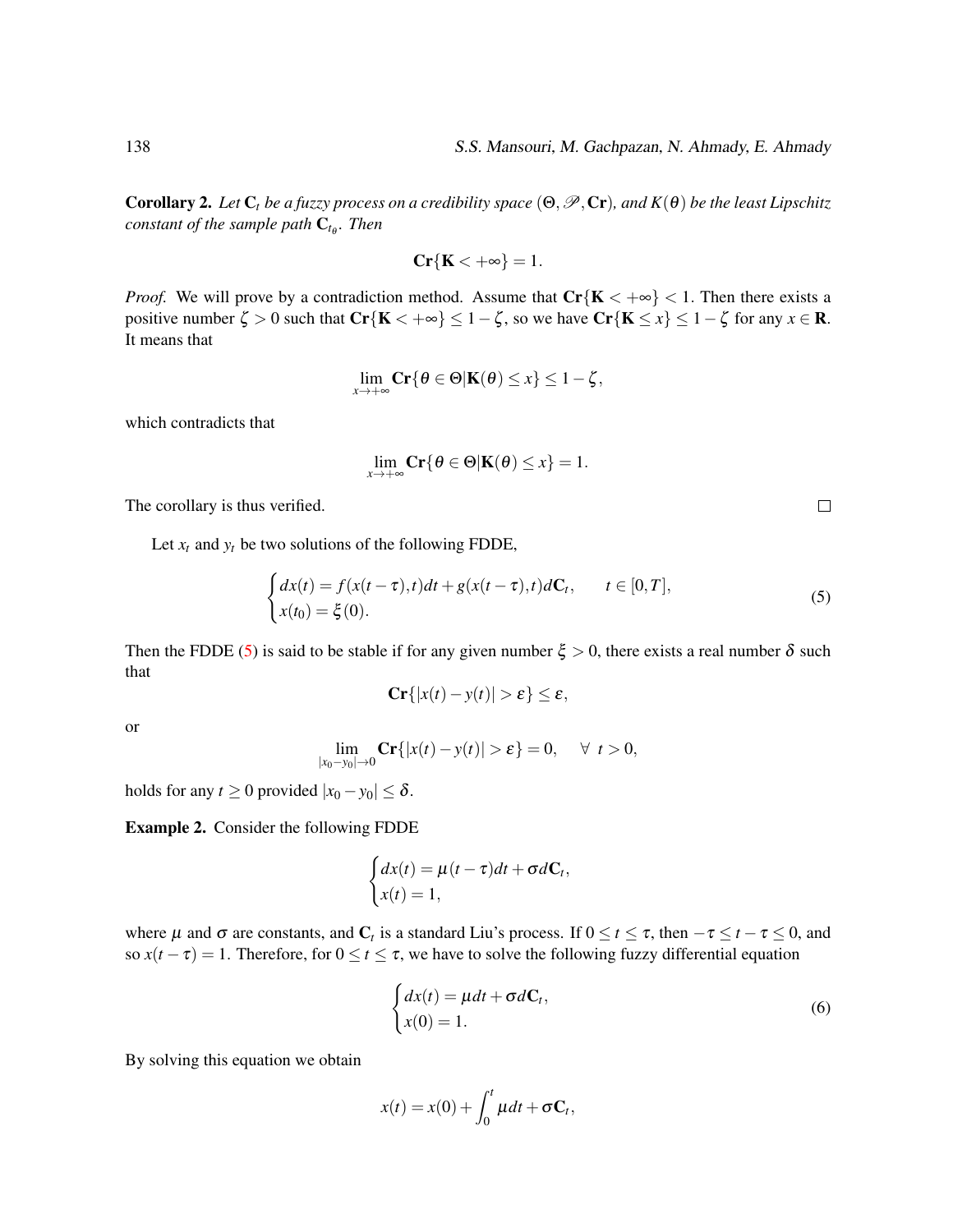and so  $x(t) = x_0 + \mu t + \sigma C_t$ . Since the two solutions [\(6\)](#page-9-1) are

$$
x(t) = x_0 + \mu t + \sigma \mathbf{C}_t,
$$
  

$$
y(t) = y_0 + \mu t + \sigma \mathbf{C}_t,
$$

we have  $|x(t) - y(t)| = |x(0) - y(0)|$ . Then for any given  $\varepsilon > 0$ , taking  $\varepsilon = \delta$ , we have

$$
\mathbf{Cr}\{|x(t)-y(t)|\geq \varepsilon\}=|x(0)-y(0)|=0<\varepsilon,
$$

for any  $0 \le t \le \tau$ . Hence, the FDDE is stable.

Now, if  $\tau \le t \le 2\tau$ , then  $0 \le t - \tau \le \tau$ , and so  $x(t - \tau) = 1 + \mu(t - \tau) + \sigma C_{t - \tau}$ . Therefore, for  $\tau \le t \le 2\tau$ , we have to solve the following fuzzy differential equation

<span id="page-10-0"></span>
$$
\begin{cases} dx(t) = \mu[1 + \mu(t - \tau) + \sigma \mathbf{C}_{t - \tau}] + \sigma d\mathbf{C}_t, \\ x(\tau) = 1 + \mu(\tau) + \sigma \mathbf{C}_{\tau}. \end{cases}
$$
\n(7)

Solution of this equation is

$$
x(t) = x(\tau) + \int_{\tau}^{t} \mu [1 + \mu (s - \tau) + \sigma \mathbf{C}_{s-\tau}] ds + \sigma \mathbf{C}_{t},
$$

and so  $x(t) = x_0 + \mu^2 \frac{(t-\tau)^2}{2} + \mu(t-\tau) + \mu \sigma \int_{\tau}^{t} \mathbf{C}_{s-t} ds$ . Since the two solutions [\(7\)](#page-10-0) are

$$
x(t) = x_0 + \mu^2 \frac{(t - \tau)^2}{2} + \mu(t - \tau) + \mu \sigma \int_{\tau}^{t} \mathbf{C}_{s-t} ds,
$$
  

$$
y(t) = y_0 + \mu^2 \frac{(t - \tau)^2}{2} + \mu(t - \tau) + \mu \sigma \int_{\tau}^{t} \mathbf{C}_{s-t} ds,
$$

we have  $|x(t) - y(t)| = |x(0) - y(0)|$ . Then for any given  $\varepsilon > 0$ , taking  $\varepsilon = \delta$ , we have

 $\mathbf{Cr} \{|x(t) - y(t)| > \varepsilon\} = |x(0) - y(0)| = 0 < \varepsilon,$ 

for any  $\tau \le t \le 2\tau$ . Hence the FDDE [\(7\)](#page-10-0) is stable.

**Theorem 5.** *The FDDE* [\(5\)](#page-9-0) *is stable if the coefficients*  $f(x,t)$  *and*  $g(x,t)$  *satisfy* [\(I\)](#page-5-2) *and* [\(II\)](#page-5-3)*.* 

*Proof.* Assume that  $x(t)$  and  $y(t)$  are two solutions of the FDDE [\(5\)](#page-9-0) with different initial values  $x(0)$  and *y*(0), respectively. Then

$$
x(t) = x(0) + \int_{\tau}^{t} f(x(s-\tau),s)ds + \int_{\tau}^{t} g(x(s-\tau),s)d\mathbf{C}_{s},
$$
  

$$
y(t) = y(0) + \int_{\tau}^{t} f(y(s-\tau),s)ds + \int_{\tau}^{t} g(y(s-\tau),s)d\mathbf{C}_{s}.
$$

For a Lipschitz continuous sample path  $C_{t_{\theta}}$ , we have

$$
|x(t, \theta) - y(t, \theta)|
$$
  
\n
$$
\leq |x(0) - y(0)| + \int_{\tau}^{t} |f(x(s-\tau), s) - f(y(s-\tau), s)| ds + \int_{\tau}^{t} |g(x(s-\tau), s) - g(y(s-\tau), s)| d\mathbf{C}_{s}|
$$
  
\n
$$
\leq |x(0) - y(0)| + \int_{\tau}^{t} \mathbf{L}(s) |x(s, \theta) - y(s, \theta)| ds + \int_{\tau}^{t} \mathbf{L}(s) \mathbf{K}(\theta) |x(s, \theta) - y(s, \theta)| ds
$$
  
\n
$$
= |x(0) - y(0)| + \int_{\tau}^{t} \mathbf{L}(s) (1 + \mathbf{K}(\theta)) |x(s, \theta) - y(s, \theta)| ds.
$$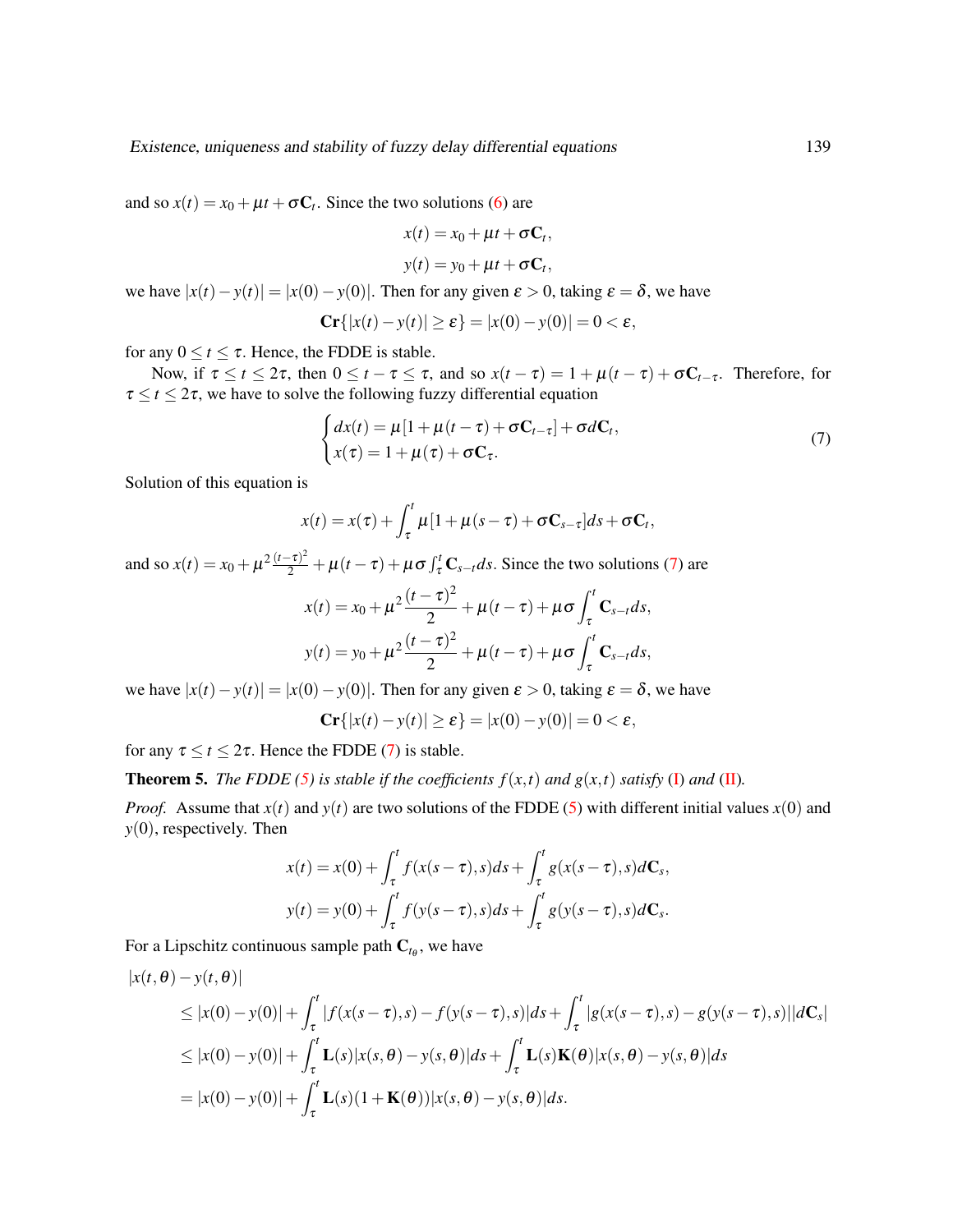Thus by the Grownwall's equality we have

$$
|x(t,\theta)-y(t,\theta)| \le |x(0)-y(0)| + \exp(1+\mathbf{K}(\theta)) \int_{\tau}^{\infty} \mathbf{L}(s)ds.
$$

For any given  $\varepsilon > 0$ , there exists a real number H, such that  $\mathbf{Cr}\{\theta|\mathbf{K}(\theta) \leq \mathbf{H}\} > 1-\varepsilon$ . We consider

$$
\delta = \exp(-(1+\mathbf{H})\int_{\tau}^{\infty} \mathbf{L}(s)ds)\varepsilon.
$$

Then for any positive real number *t* provided that  $|x(0) - y(0)| \le \delta$  and  $K(\theta) \le H$  we have  $|x(t, \theta) - y(0)| \le \delta$  $y(t, \theta) \leq \varepsilon$ . In other words,

$$
\lim_{|x_0-y_0|\to 0} \mathbf{Cr}\{|x(t)-y(t)|>\varepsilon\}=0,
$$

so the FDDE is stable.

# <span id="page-11-6"></span>4 Conclusion

In this work, emphasis was given to provide weaker conditions to study the existence and uniqueness of solution to the fuzzy delay differential equations. We proved a new existence and uniqueness theorem under the Local Lipschitz and Linear growth conditions. Finally, we proposed the sufficient condition of stability for the fuzzy delay differential equations.

## References

- <span id="page-11-7"></span>[1] X. Chen, X. Qin, *A new existence and uniqueness theorem for fuzzy differential equations*, Int. J. Fuzzy Log. Intell. Syst. 13 (2013) 148–151.
- <span id="page-11-4"></span>[2] A.G. Fatullayev, N.A. Gasilov, S. E. Amrahov, *Numerical solution of linear inhomogeneous fuzzy delay differential equations*, Fuzzy Optim. Decis. Mak. 18 (2019) 315–326.
- <span id="page-11-3"></span>[3] W. Fei, *Uniqueness of solutions to fuzzy differential equations driven by Liu's process with non-Lipschitz coefficients*, Sixth International Conference on Fuzzy Systems and Knowledge Discovery, IEEE 6 (2009) 565–569.
- <span id="page-11-0"></span>[4] J. Hale, *Theory of Functional Differential Equations*, 2nd Edition, Springer-Verlag, New York, 1977.
- <span id="page-11-2"></span>[5] O. Kaleva, *Fuzzy differential equation*, Fuzzy Sets Syst. 24 (1987) 301–317.
- <span id="page-11-5"></span>[6] A. Kumar, M. Malik, K.S. Nisar, *Existence and total controllability results of fuzzy delay differential equation with non-instantaneous impulses*, Alex. Eng. J. 60 (2021) 6001–6012.
- <span id="page-11-8"></span>[7] B. Liu, *A survey of credibility theory*, Fuzzy Optim. Decis. Mak. 5 (2006) 387–408.
- <span id="page-11-1"></span>[8] B. Liu, *Uncertainty Theory*, 2nd ed. Springer-Verlag Press, 2007.

 $\Box$